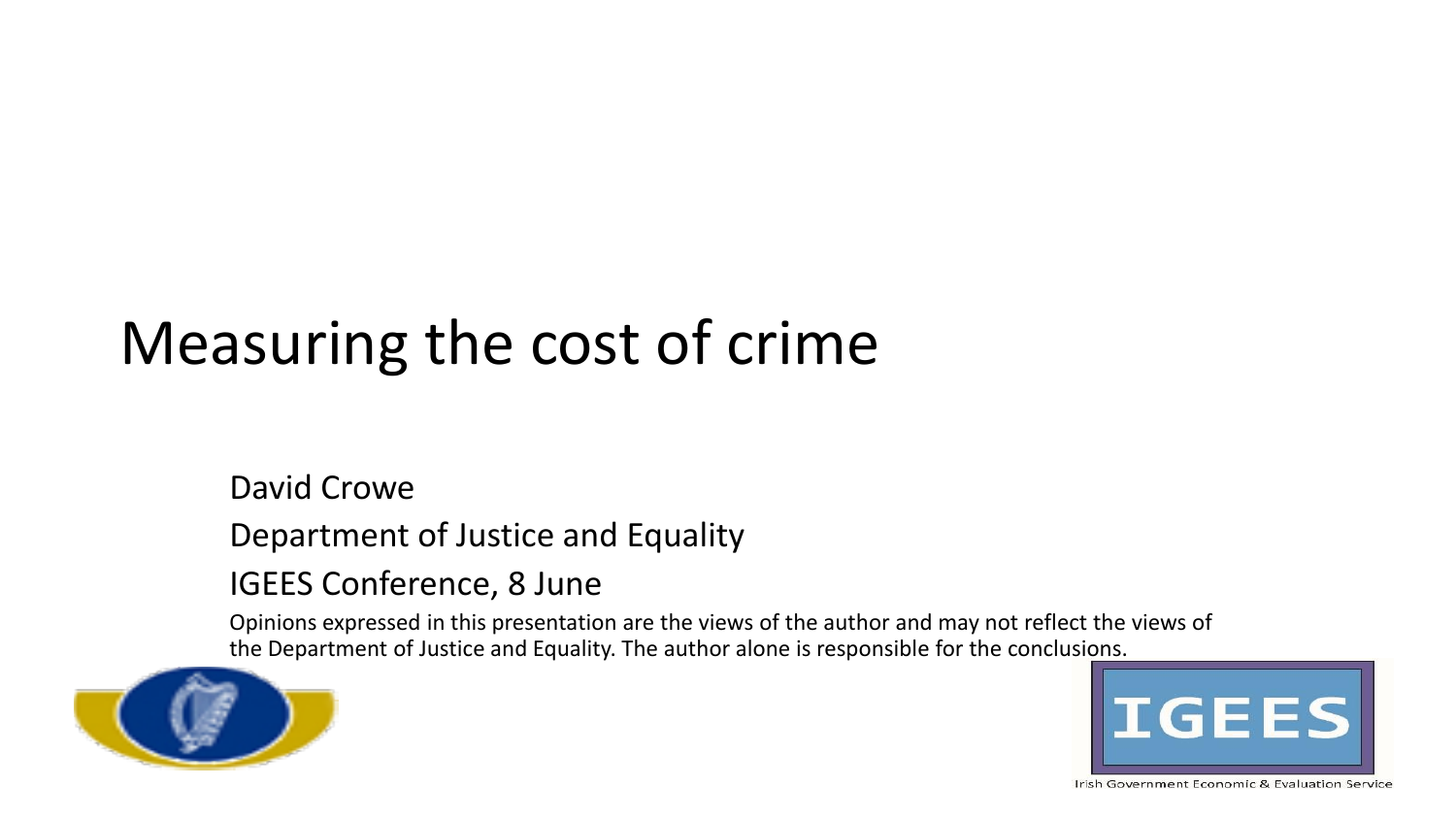### Problems with measuring the impact of crime

- 1. Criminals try not to get caught
- 2. Not all crime is reported

- 3. Crime is subjective
	- People don't agree on the relative impact of crimes



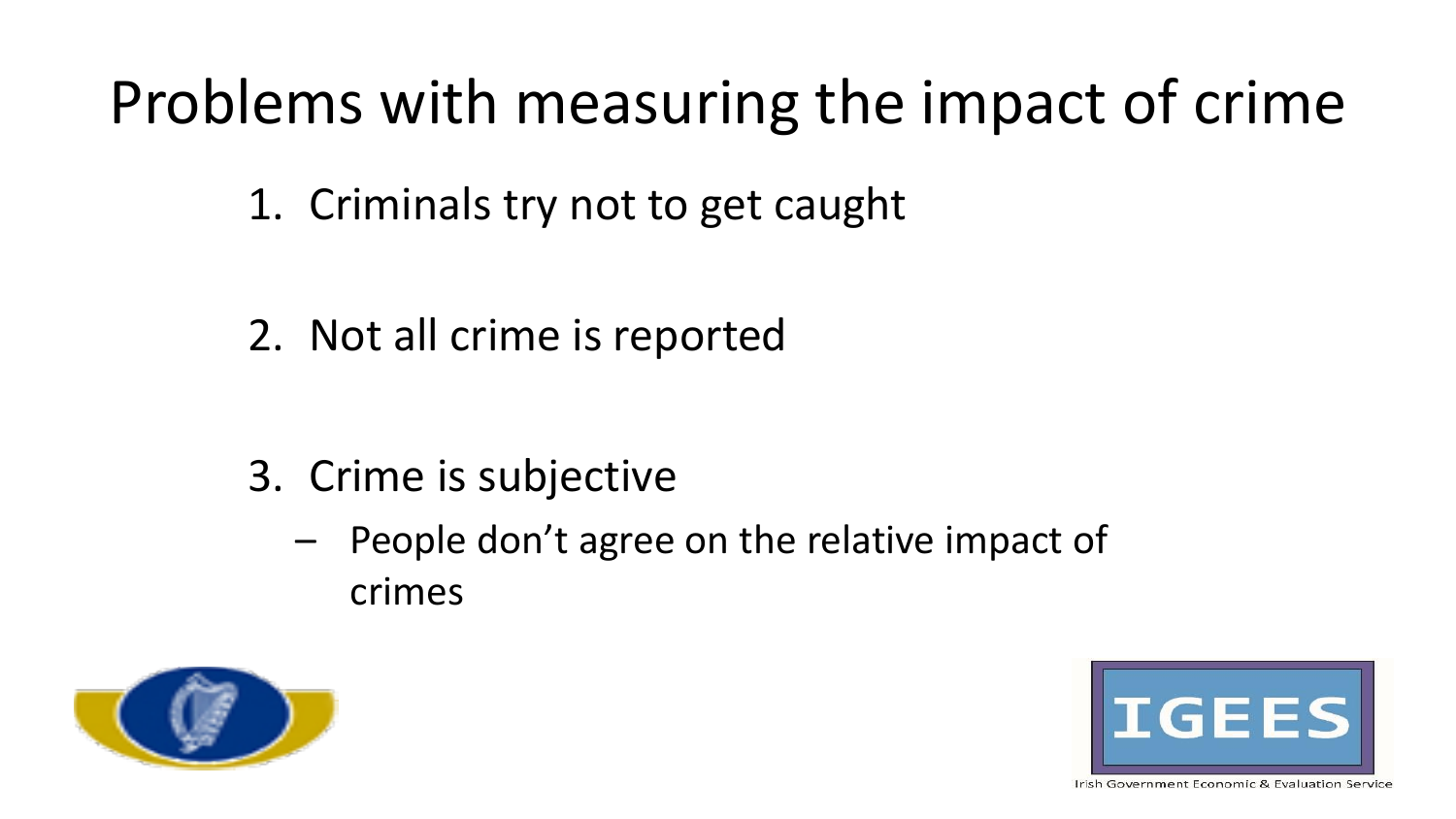#### Perception vs. Reality



Between 18 & 24 years of age Between 25 & 44 years of age Between 45 & 64 years of age Over 65 years of age



#### **Experienced Crime Worry About Crime**



Between 18 & 24 years of age Between 25 & 44 years of age

Between 45 & 64 years of age Over 65 years of age

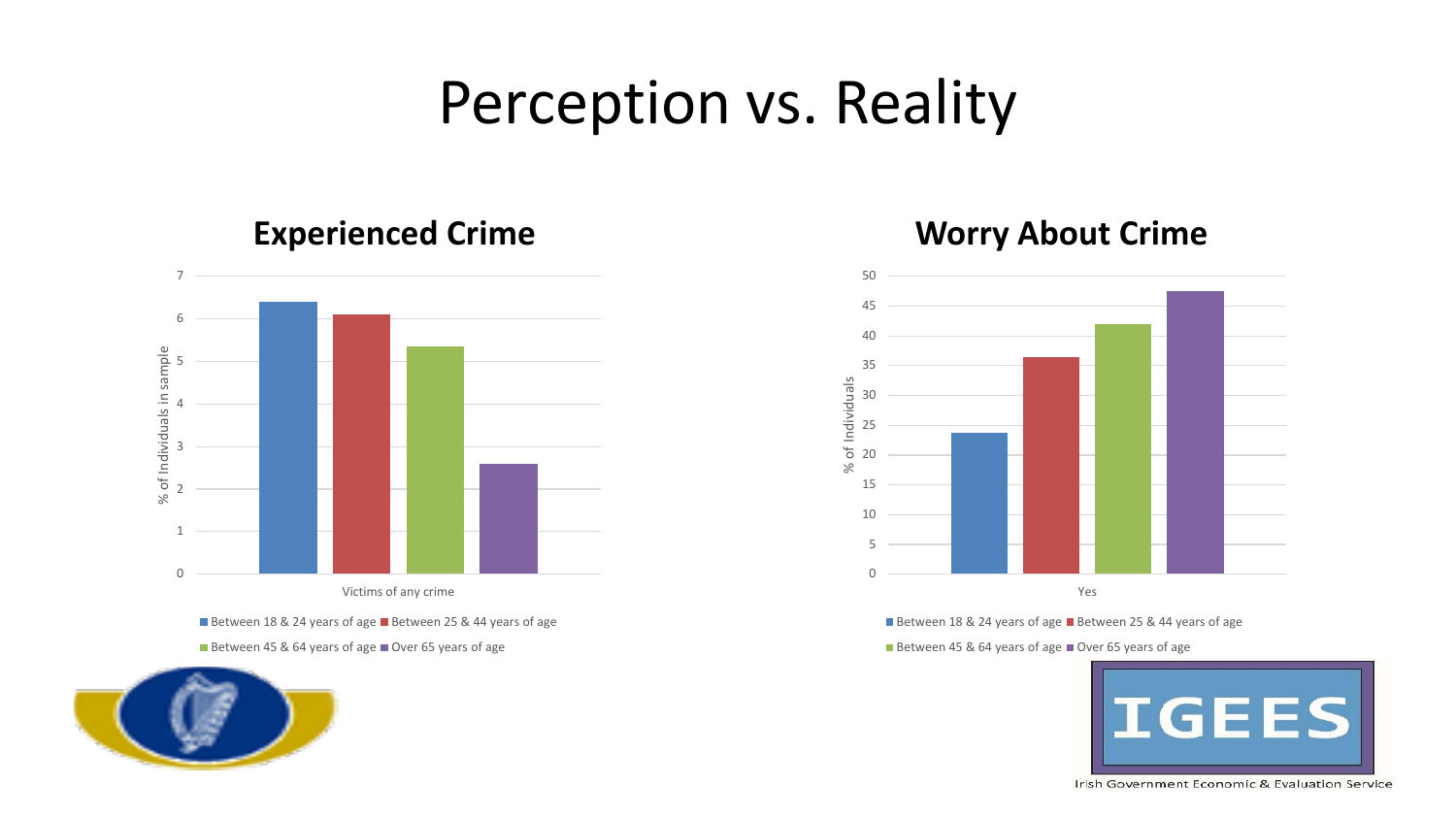# Factors influencing the impact of crime

• Number of crimes

• The harm caused by these crimes

• Severity of these crimes



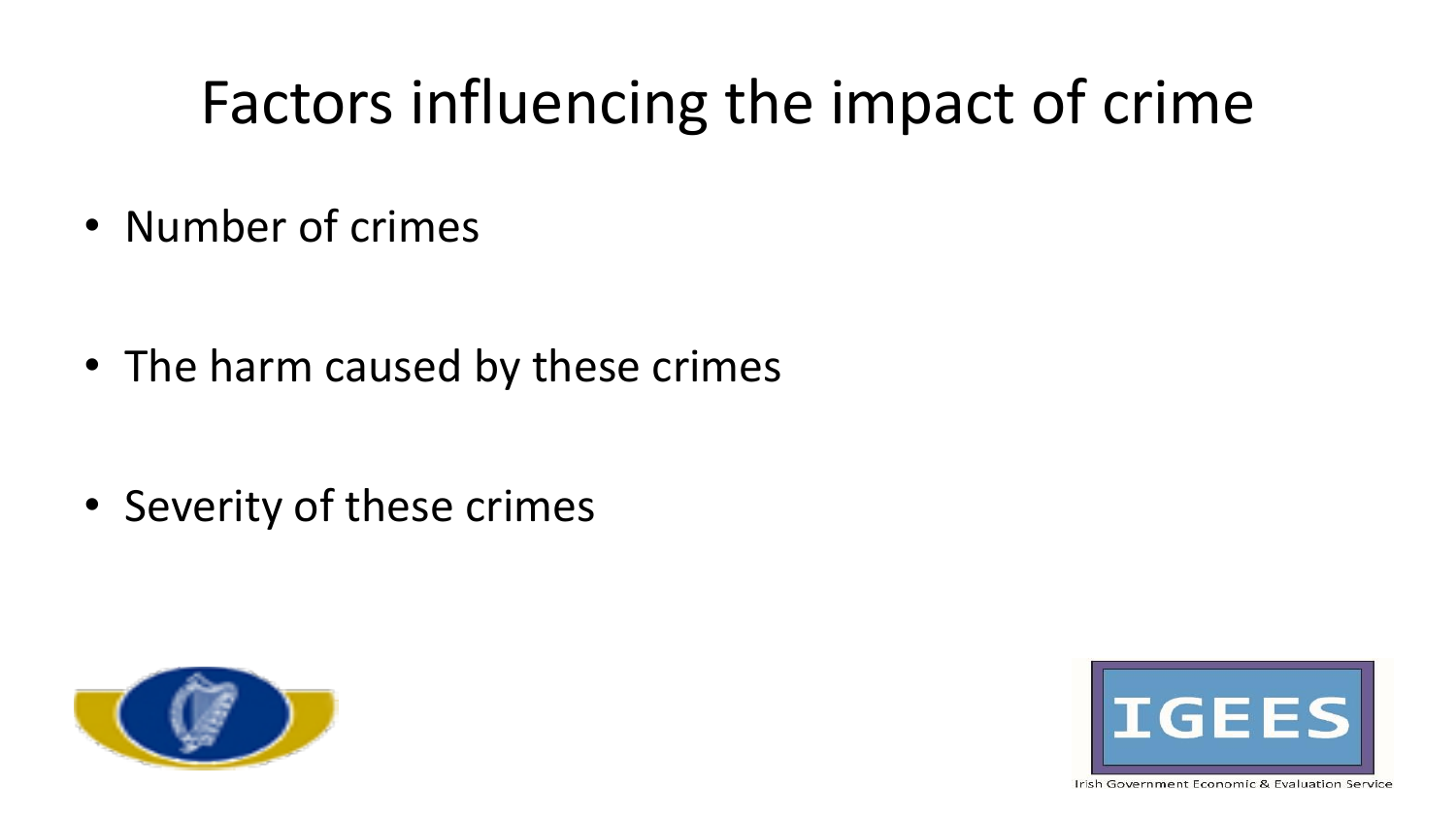#### Recorded Crime

• Based on crimes reported to the Gardaí and detected by Gardaí

• Misses unreported crime

• Weights all crimes equally



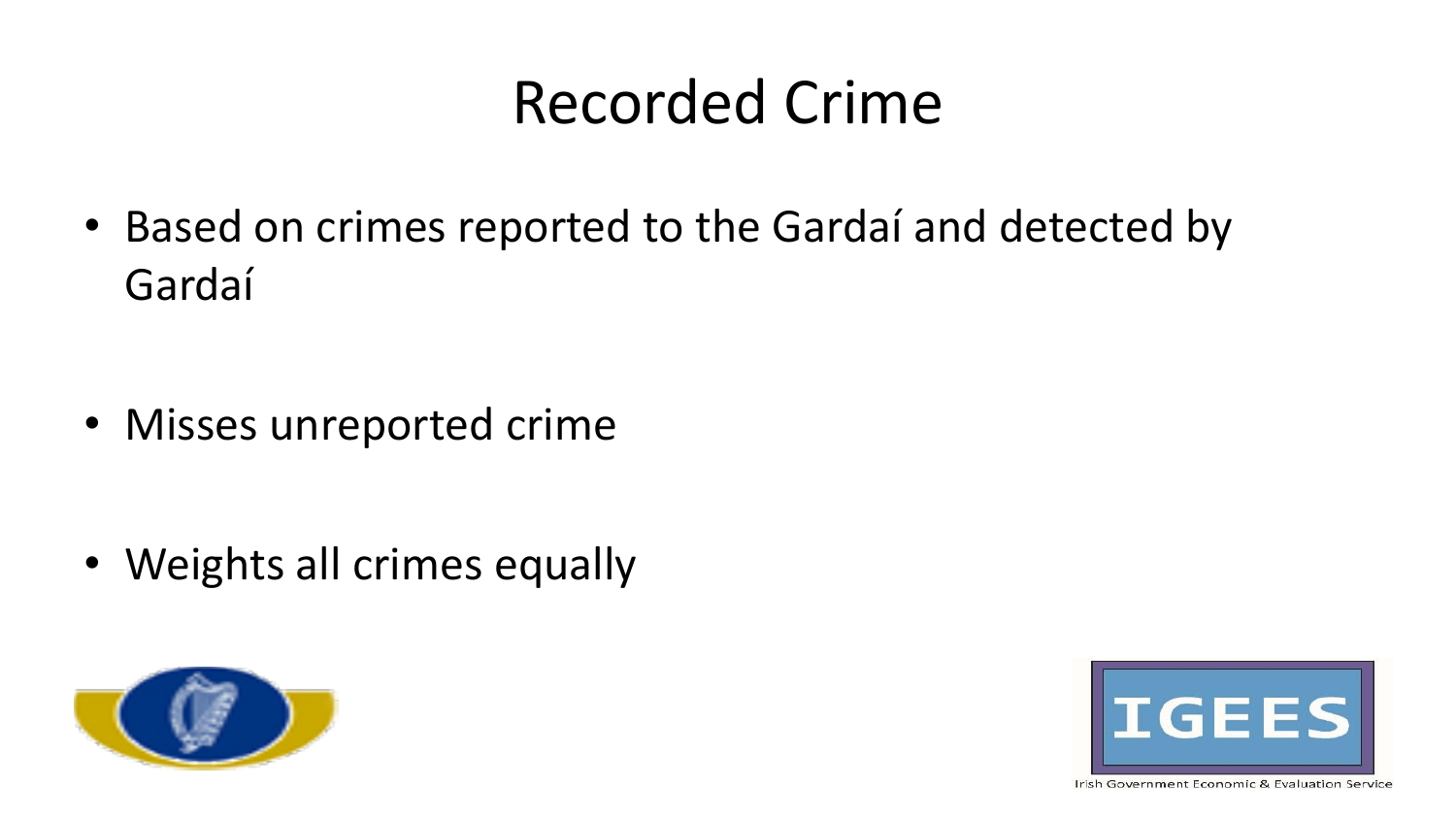# Crime Severity Indices

- Applies weights to recorded crime
	- Administrative Data: Weights crimes by average prison sentence and likelihood of prison sentence
		- Statistics Canada, proposed CSO Irish Recorded Crime Index
	- Legal Guidelines: Sentencing guidelines
		- Cambridge Crime Harm Index



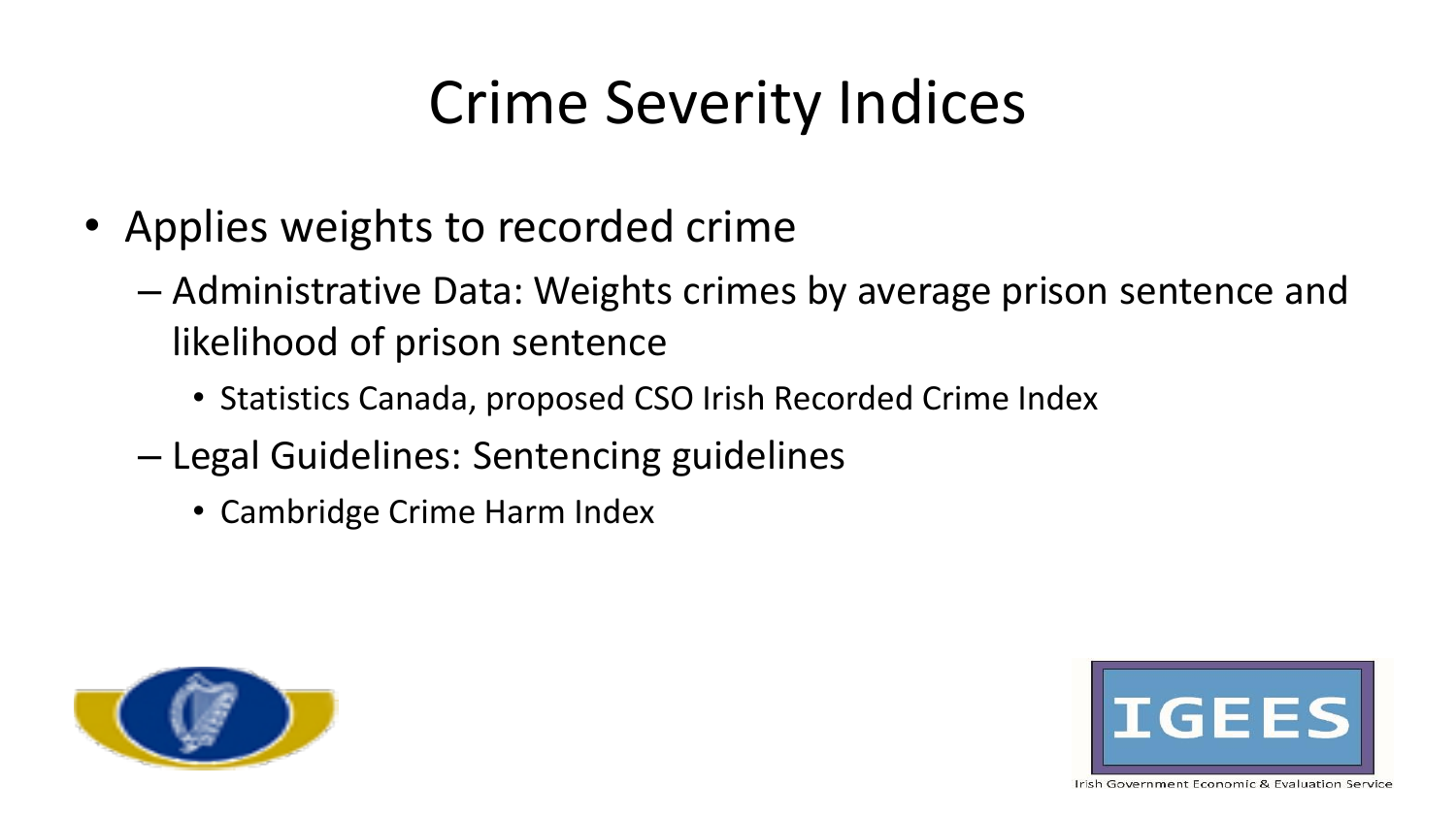### What is the cost of crime?

- Crime poses a significant cost to individuals, business, government and society in general.
- Some of the obvious costs come from dealing with offenders maintaining the criminal justice system, the police service, the courts and prosecution service, prisons and probation agencies.
- But there are many additional costs from crime that are less obvious. In physical terms, items stolen or damaged by crime need to be replaced or owners compensated.
- What is less easy to quantify, are the costs to individuals, physical and psychological, arising from being the victims of crime. These costs include the inherent consequences to individuals of being the victim of crime.
- Measures taken to avoid crime. Every euro spent in the prevention of crime or redressing the consequences of a crime is a euro taken away from other uses.



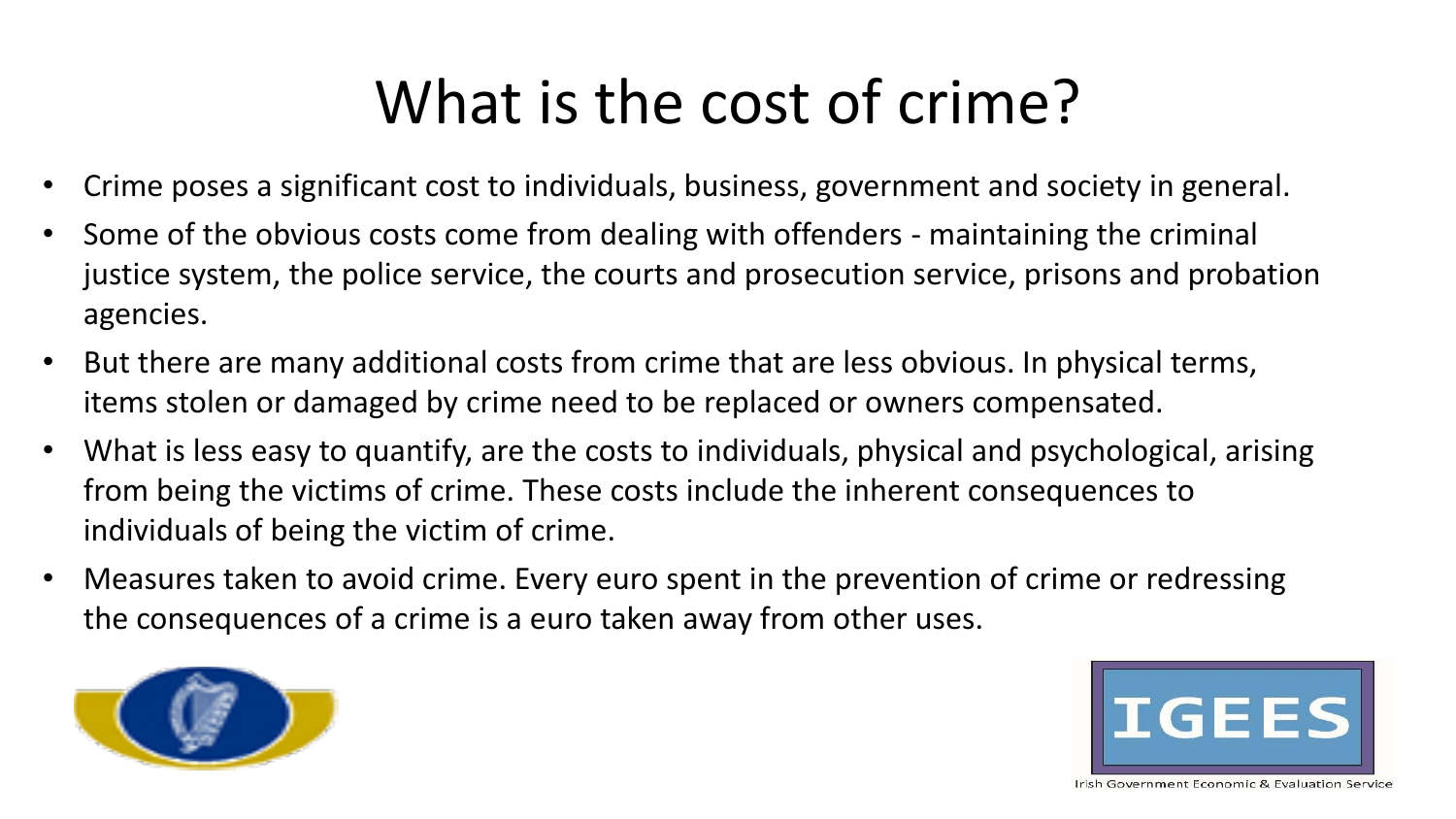# Characteristics of the costs of crime

- It's expensive
	- The Budget for the Department of Justice and Equality and Criminal Justice Organisations is a significant cost to the exchequer
	- On top of this there is the cost of stolen goods, damaged property and other direct costs of crime.
- The cost falls across society
	- Additional strain on the health system, higher taxes and increased security spending impact across society
- The cost is not just financial
	- Pain and suffering, time off work and fear of crime are all real costs to those that suffer them.



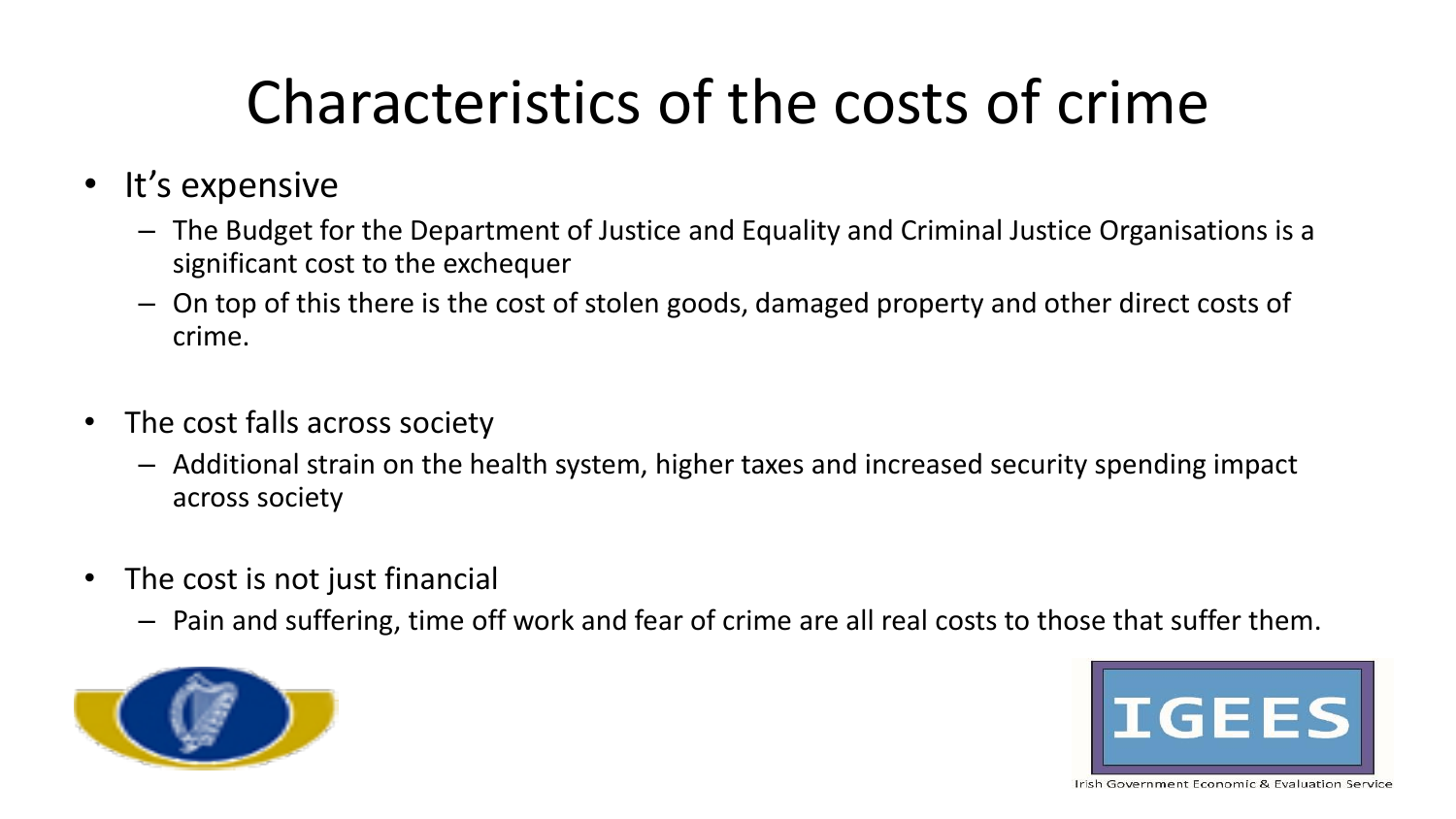#### Why estimate the cost of crime?

- Evaluation of programmes is an important tool for effective management and governance.
- Cost of crime estimates can be combined with robust quantitative evaluation practices
- A cost of crime model allows us to dig deeper and ask:
	- Is it worth it?
	- What should we do?



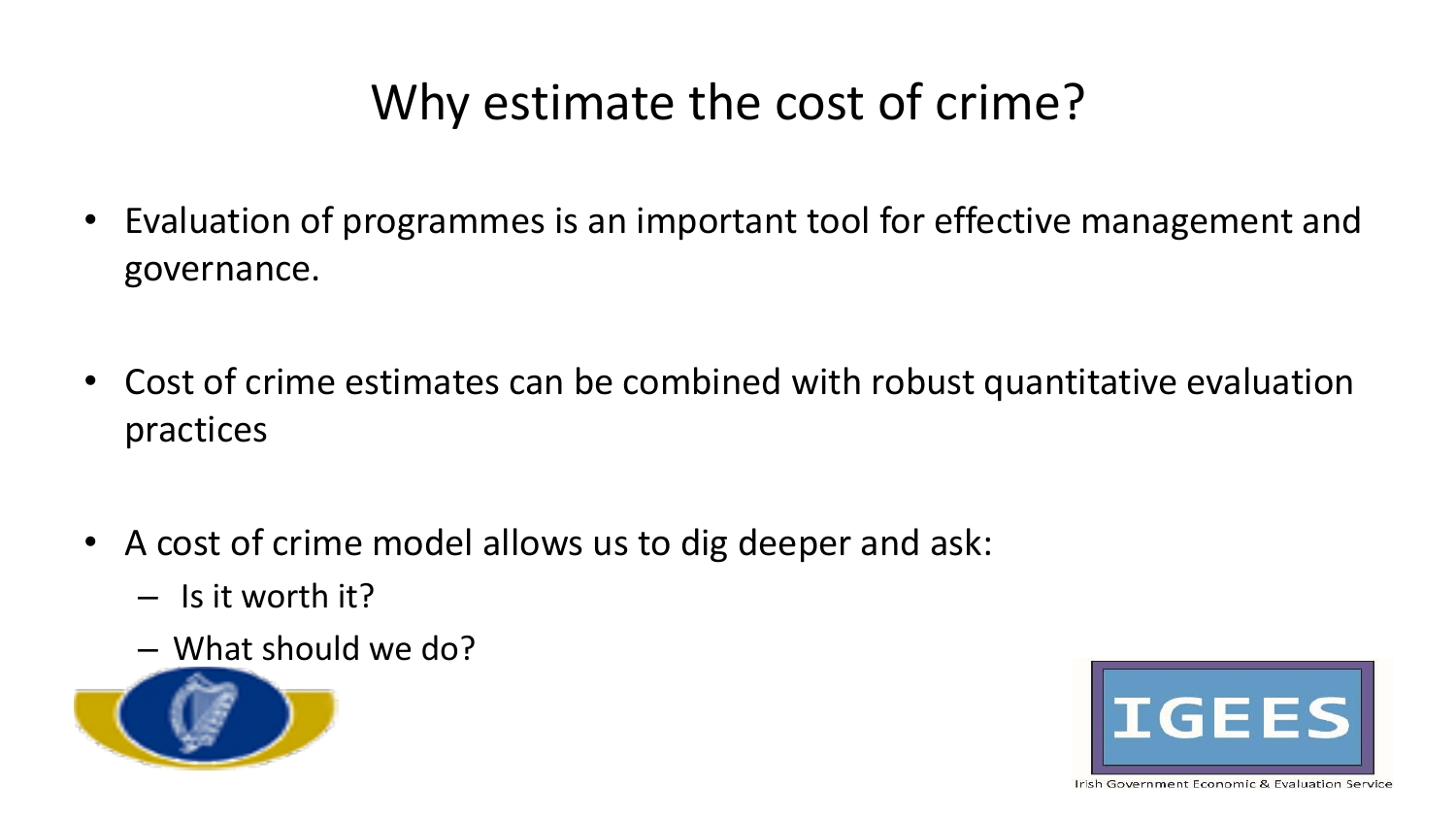#### How do we estimate the cost of crime?

**Incidence – How much crime is there?**

- Reported Crime?
	- Excludes crimes not reported to the Gardaí
- QNHS Crime and Victimisation module?
	- Difficult to compare between years when it isn't carried out.
- Derive a multiplier by comparing the recorded crime statistics and the QNHS which can be applied to the recorded crime figures in later years

**Unit Cost – How much does each crime cost?**

- Cost of all crime  $-$  including unreported crime
- Consists of three types of cost:
- Anticipation of Crime
	- Defensive expenditure, Insurance administration
- Consequences of Crime
	- Stolen goods, pain, injury and suffering etc.
- Response to Crime
	- The Criminal Justice [costs such as the Gardaí](http://igees.gov.ie/)  and the courts



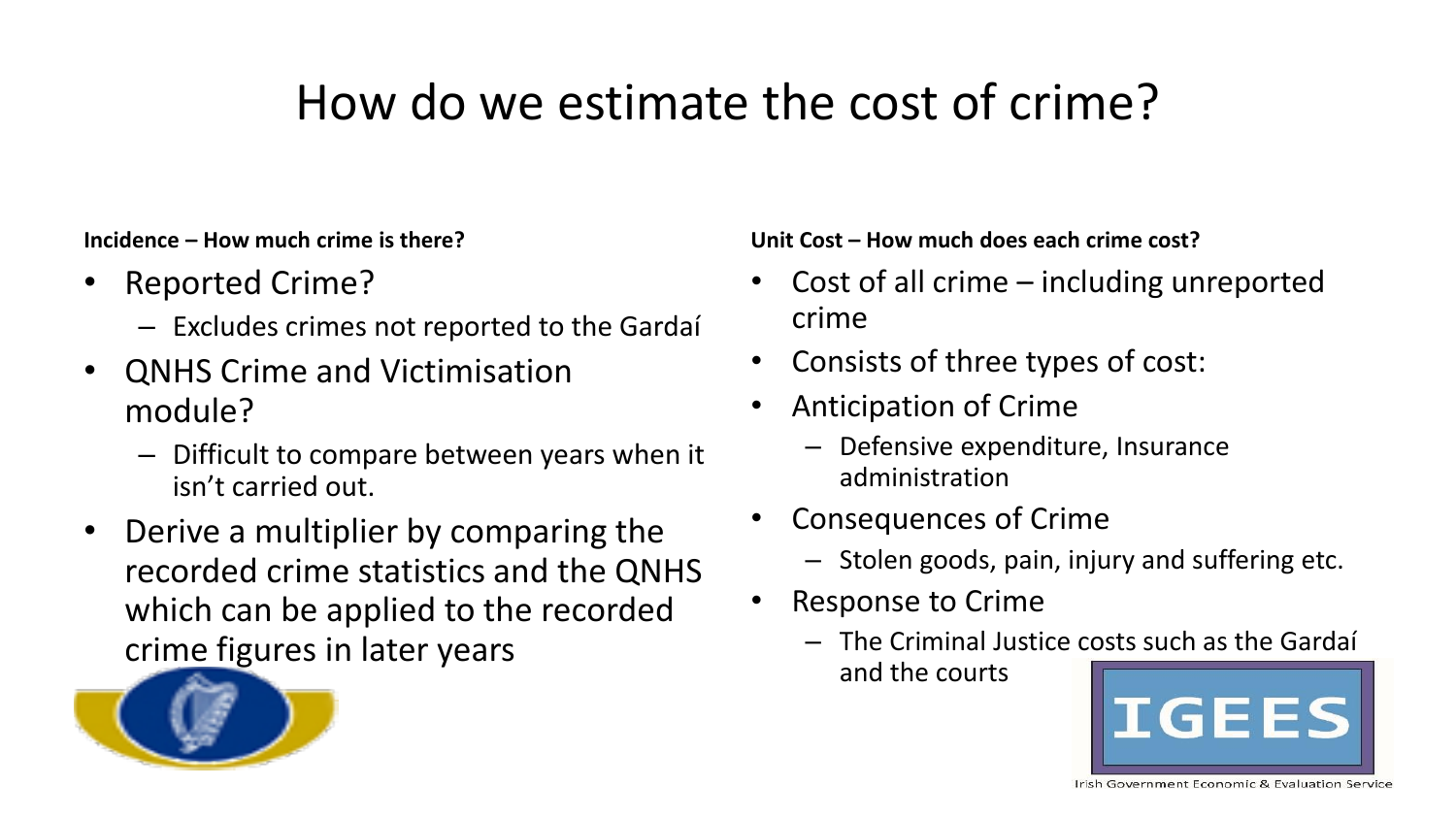#### Data Sources

| <b>Cost Type</b>                                                    | <b>Data Source</b>                                                             |
|---------------------------------------------------------------------|--------------------------------------------------------------------------------|
| Incidence Estimates                                                 | <b>CSO QNHS Crime and Victimisation Module</b><br>2011, ISME Crime Survey 2014 |
| Defensive Expenditure                                               | <b>CSO QNHS Crime and Victimisation Module</b><br>2011, ISME Crime Survey 2014 |
| Insurance Administration                                            | <b>Central Bank of Ireland Insurance Statistics</b>                            |
| Emotional and Physical Cost, Lost Output,<br><b>Health Services</b> | Department of Transport Common Appraisal<br>Framework                          |
| <b>Direct Costs</b>                                                 | <b>CSO QNHS Crime and Victimisation Module</b><br>2011                         |
| <b>Victim Costs</b>                                                 | <b>Commission for Victims of Crime Annual</b><br>Report 2014, Benefacts.ie     |
| <b>Criminal Justice Costs</b>                                       | Department of Justice and Equality Annual<br>Report 2014                       |



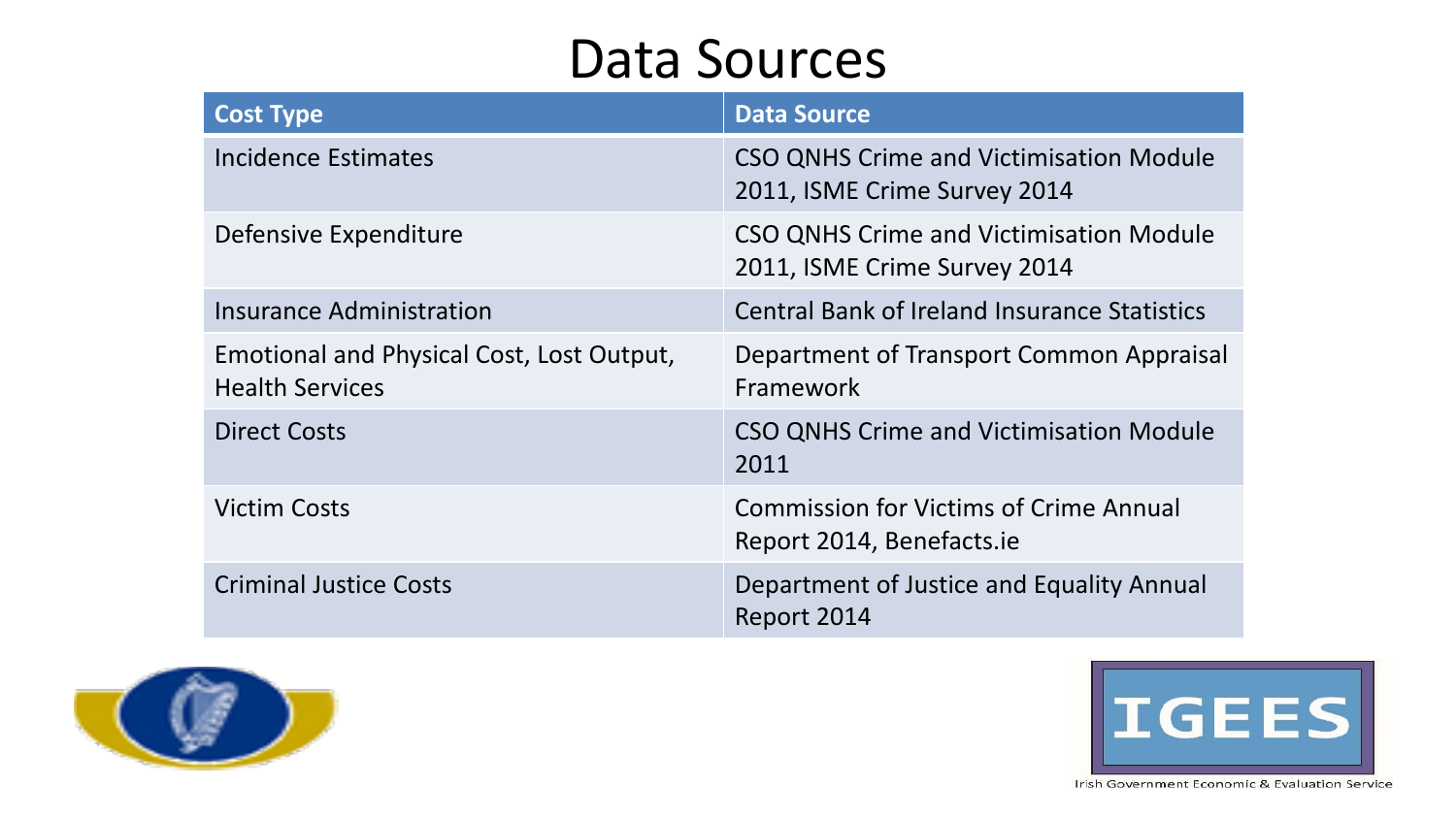### International Comparisons

• Similar process used in a number of jurisdictions

| <b>Jurisdiction</b>           | <b>Cost of Crime (Local Currency)</b> |  |  |  |  |  |  |
|-------------------------------|---------------------------------------|--|--|--|--|--|--|
| England and Wales (1999/2000) | £59.9 billion                         |  |  |  |  |  |  |
| New Zealand (2003/2004)       | \$9.1 billion                         |  |  |  |  |  |  |
| Northern Ireland (2010)       | £2.9 billion                          |  |  |  |  |  |  |



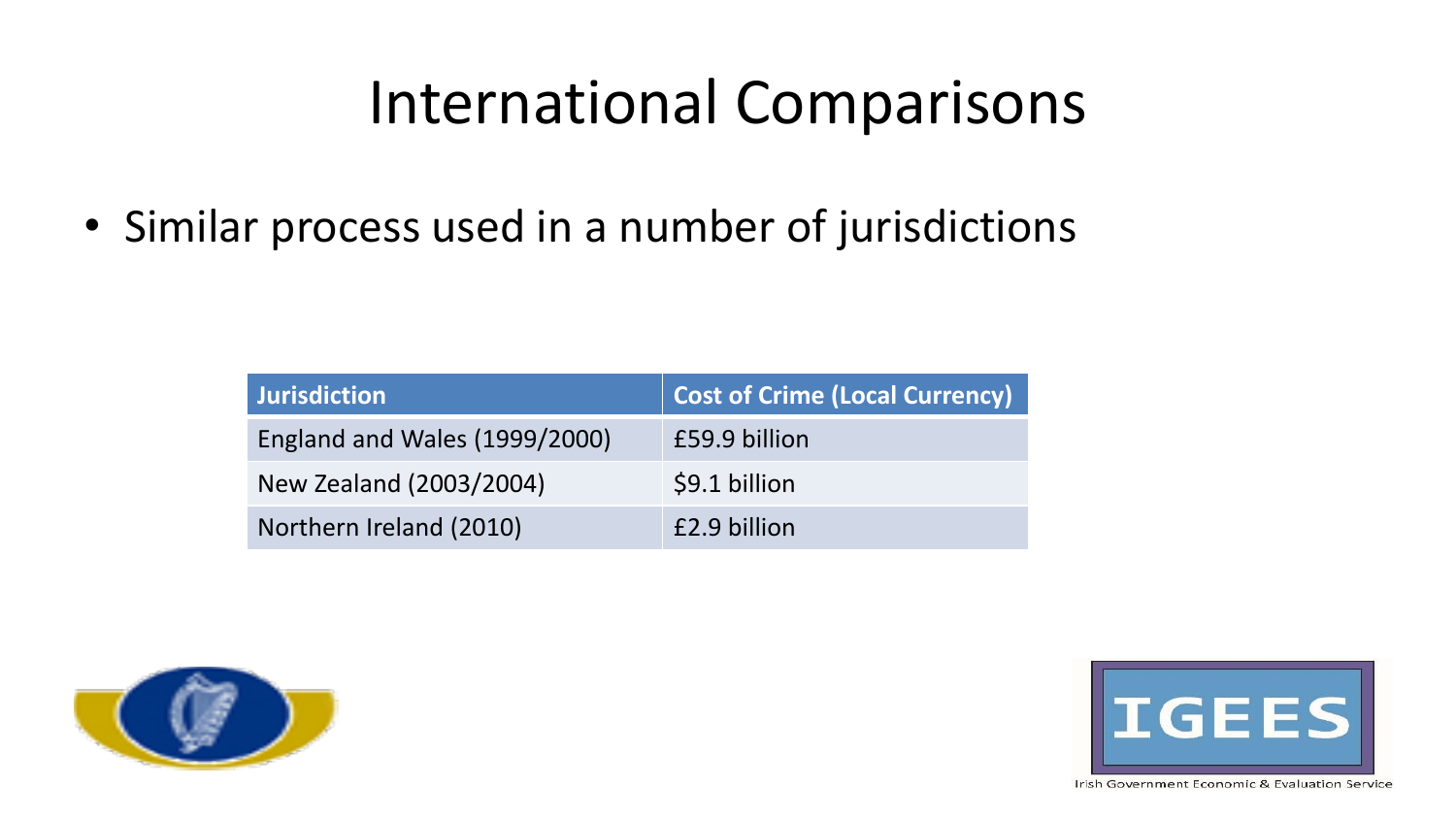#### Total Cost of Crime - €7.6 billion

| 19% - 07 Burglary and related offences |           | 13% - 03 Attempts/threats to murder, assaults, harassmen |                         | 9% - 12 Damage to property and to the |                                |          | 11% - 10 Controlled drug offences          |                           |  |                |     |
|----------------------------------------|-----------|----------------------------------------------------------|-------------------------|---------------------------------------|--------------------------------|----------|--------------------------------------------|---------------------------|--|----------------|-----|
|                                        |           |                                                          |                         |                                       |                                |          |                                            |                           |  |                |     |
|                                        |           |                                                          |                         |                                       | Consequence                    |          |                                            |                           |  |                |     |
|                                        | Defensive |                                                          |                         |                                       |                                |          |                                            |                           |  |                |     |
|                                        |           |                                                          |                         |                                       |                                |          |                                            | Consequence               |  |                |     |
|                                        |           |                                                          |                         |                                       |                                |          |                                            |                           |  |                |     |
|                                        |           |                                                          | Consequence             |                                       |                                |          |                                            |                           |  |                |     |
|                                        |           |                                                          |                         |                                       | Defensive                      | Response |                                            | Response                  |  |                |     |
| Consequence                            | Response  |                                                          |                         |                                       | 6% - 06 Robbery, extortion and |          | 9% - Others (ICCS Codes 04,05,11,13,14,15) |                           |  |                |     |
| 19% - 08 Theft and related offences    |           |                                                          | Response                |                                       |                                |          |                                            |                           |  |                |     |
|                                        |           |                                                          | 9% - 02 Sexual offences |                                       |                                |          |                                            |                           |  |                |     |
|                                        |           |                                                          |                         |                                       |                                |          |                                            |                           |  |                |     |
|                                        |           |                                                          |                         |                                       |                                |          |                                            |                           |  |                |     |
|                                        |           |                                                          |                         |                                       |                                |          |                                            |                           |  |                |     |
|                                        |           |                                                          |                         |                                       |                                | Response |                                            |                           |  |                |     |
|                                        |           |                                                          |                         |                                       |                                |          |                                            | 3% - 01 Homicide offences |  | 2% - 09 Fraud, |     |
|                                        |           | Consequence                                              |                         |                                       | Consequence                    |          |                                            |                           |  |                |     |
|                                        |           |                                                          |                         |                                       |                                |          |                                            |                           |  |                |     |
|                                        |           |                                                          |                         |                                       |                                |          |                                            |                           |  | Conseq         | Def |
|                                        |           |                                                          |                         |                                       |                                |          |                                            |                           |  |                |     |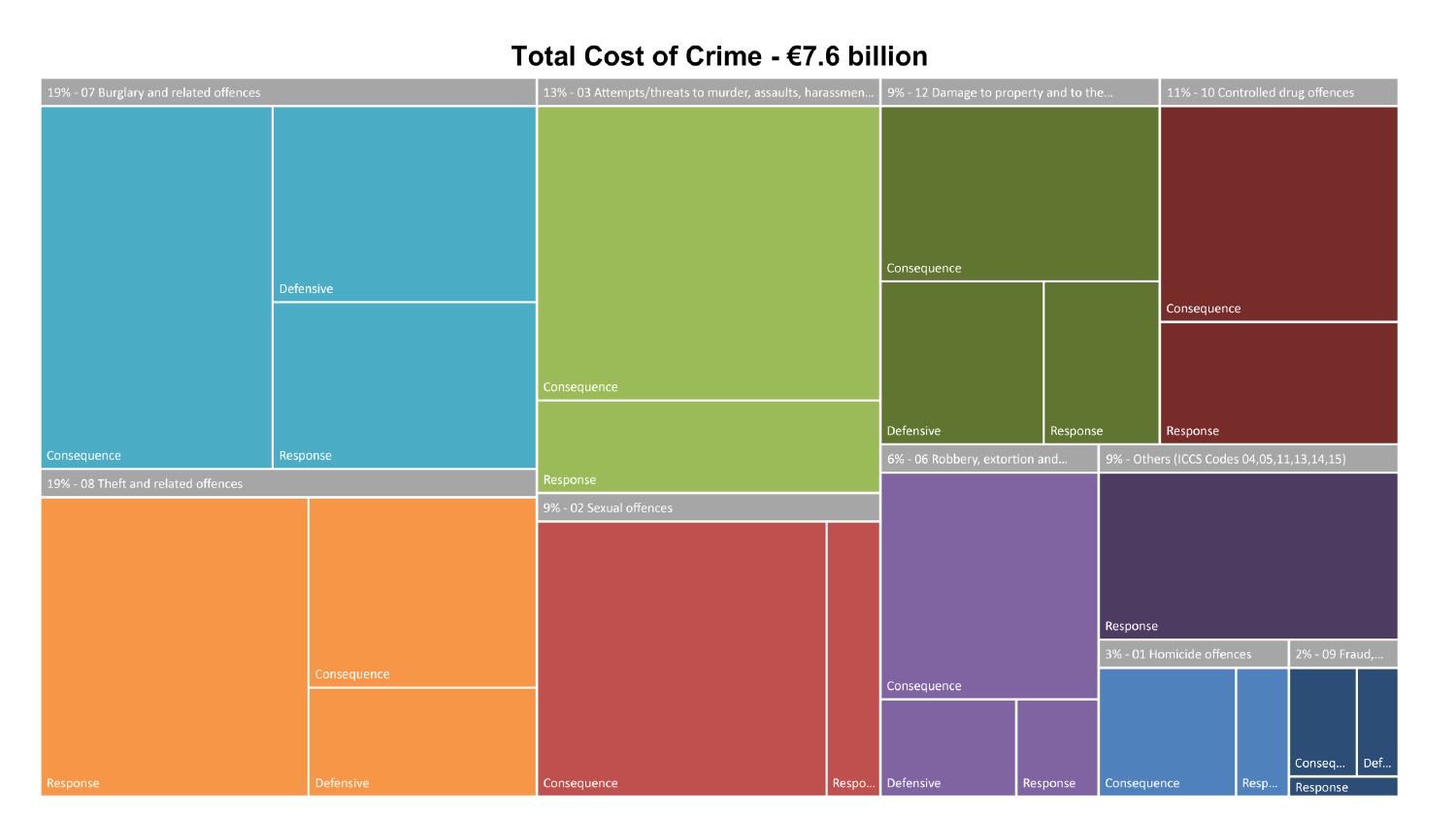#### Where the costs fall



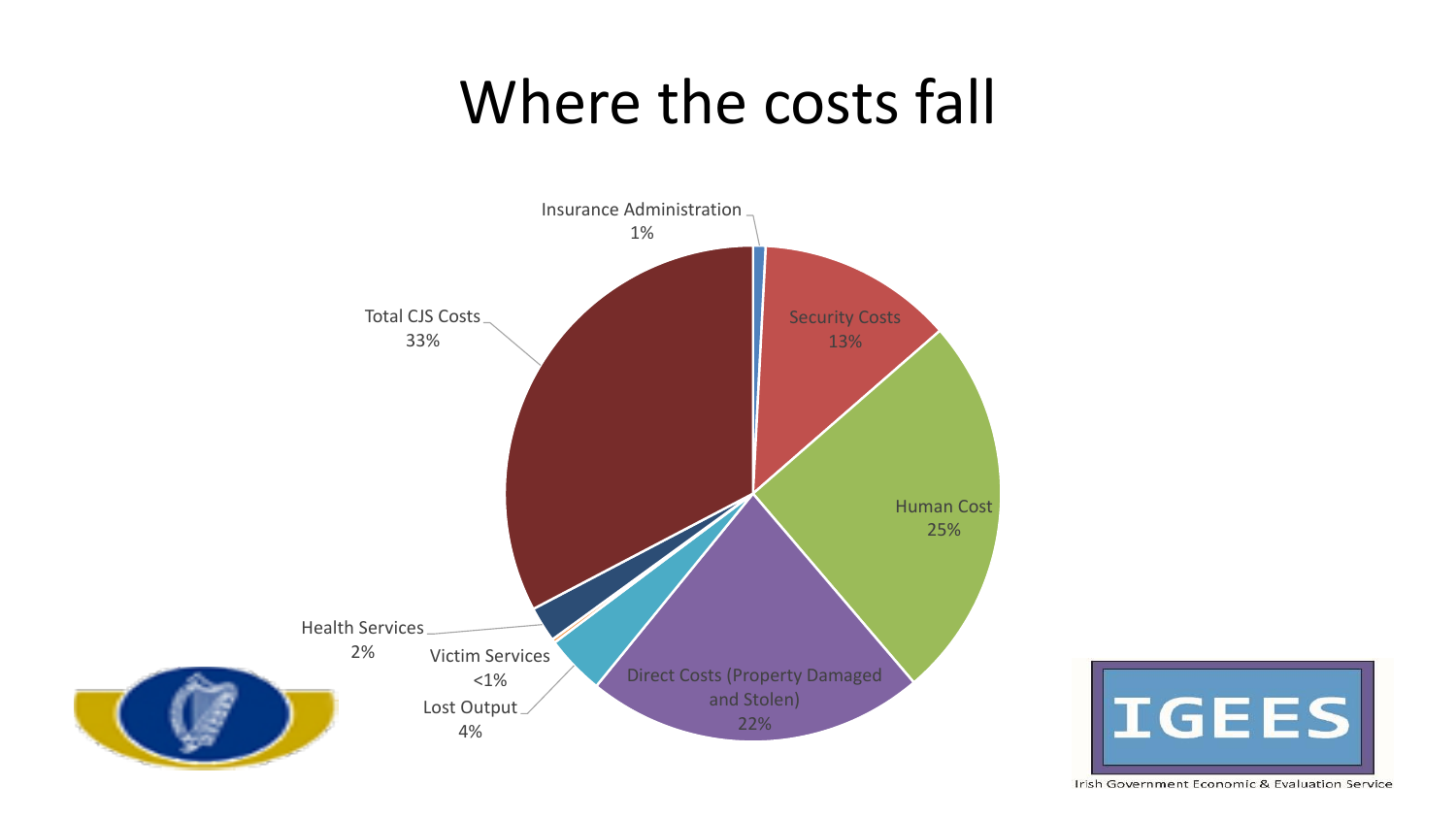**Unit Cost of Crime (Homicide – €2,895,000)**